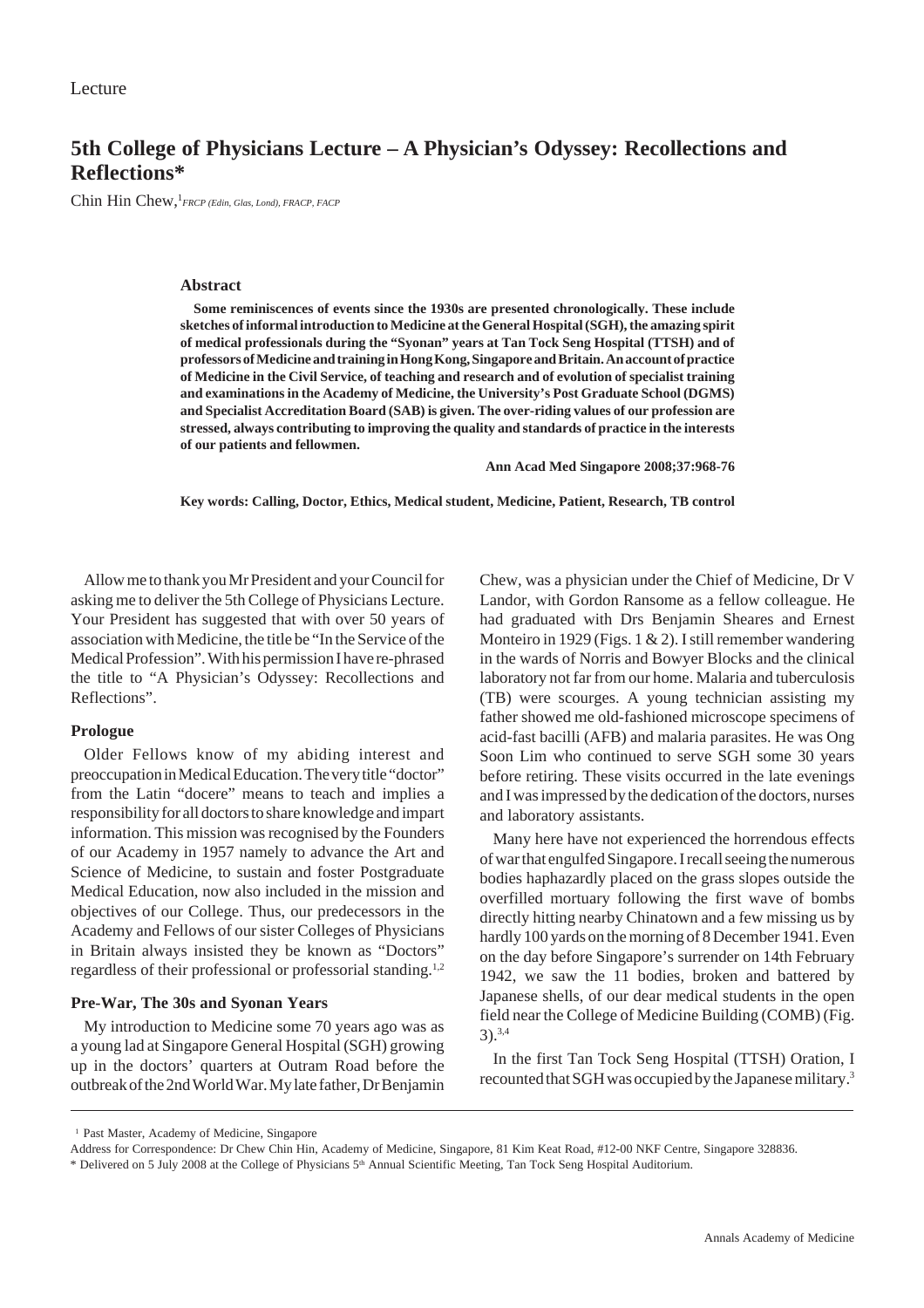

Fig. 1. SGH in the 30s. Fig. 2. LMS 1929.



Fig. 3. Memorial plaque at COMB.

The whole staff with over 500 patients had to move at short notice in a long convoy of ambulances and trucks to Yio Chu Kang, now the old Woodbridge Hospital. Nine months later the same group moved from Yio Chu Kang (named Miyako Byoin by the Japanese) to TTSH (Hakuai Byoin). But this time it was a welcome move. TTSH with its central location meant that many more people could avail themselves of medical facilities and for the staff, better living conditions. TTSH with Kandang Kerbau Hospital (KKH) became the main general hospitals for the local civilian population.

Even so, conditions remained grim and harsh. TB, dysentery, malaria and other dreadful diseases were widespread. Medical supplies became scarce and staff did their best to eke out the available stocks, working long



hours relying much on good nursing and scrupulous use of available drugs. Experiences of death, dreadful diseases, scarce resources and hardship brought doctors and staff much closer together as one big family in an amazing *esprit de corp*. Five years ago, in 2003, this same spirit of courage, camaraderie and sacrifice was replicated when Singapore was struck by the severe acute respiratory syndrome (SARS) virus without warning with TTSH bearing the brunt. Alex Chao, a dearly loved Fellow of the Academy, with a few other healthcare workers sadly lost their lives and many others afflicted with the deadly infection (Fig. 4).<sup>3,5</sup>

During the occupation, hospitals were administered and manned entirely by local doctors and nurses. Medical education formally ceased but they became practical centres where doctors discussed their patients and they taught and learned daily by the bedside and meeting rooms. The three and a half years under the most trying conditions gave local teams tremendous opportunity to assume full responsibility for the medical services. Benjamin Chew was the first Singapore physician to administer live-saving penicillin in August 1945 (Fig. 5). His patient was fellow physician Clarence Smith who had a lung abscess.

During this period, I made a personal decision to follow in my father's footsteps to study medicine. The cruel effects of war coupled with his example and of his colleagues' selfless service and compassion for their fellow men underlie the noble character of our profession.

# **Early Years of Clinical Medicine: Hong Kong, Singapore and Britain**

The next important milestone was formal introduction to medicine in 1949. It was a happy moment when I was accepted as a medical student by the University of Hong Kong. Singapore and Hong Kong were both British colonies and their medical schools followed similar and well established traditional Commonwealth patterns. Standards were stringent and consistently high. The Professor of Medicine, AJS McFadzean, was the counterpart of Gordon Ransome (Figs. 6 and 7). Both subscribed to the Oslerian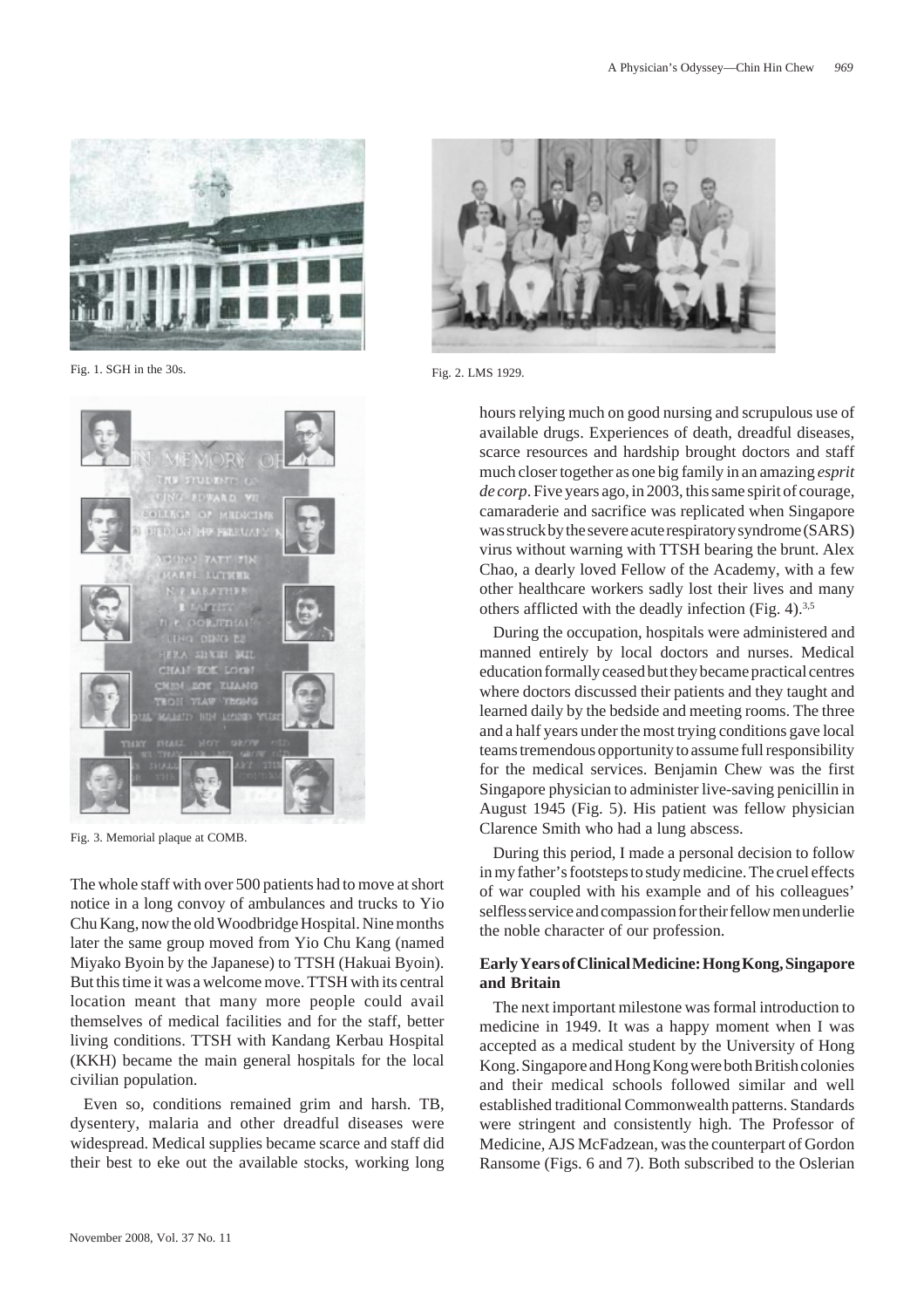



Fig. 5. Dr Benjamin Chew, Head Medicine TTSH 1942-1945 with the family's residence.

Fig. 4. Alex Chao with Drs B Chew and CH Low, TTSH.



Fig. 9. University Department of Medicine, SGH 1959 with Sir Stanley Davidson PRCPE.

doctrine and ethics, which were inculcated early in their teaching. Both were committed physicians and teachers. Singapore and Hong Kong often shared external examiners. My 6 years in Hong Kong was hard going with medical studies and sporting activities especially hockey and cricket but nevertheless satisfying and with Anna, my wife to be, happy and rewarding (Fig. 8).<sup>6,7</sup>

I returned to Singapore in 1956 and stepped into the wards of Professor Ransome in SGH and commenced my 6 months as house physician.3 Anna was posted to the casualty and outpatient services at SGH under Dr Colin Marcus.

Much has been written and said of Sir Gordon Ransome. He was indeed a superb clinician – kind and gracious – treating every patient regardless of station with the same thoroughness. Above all he was humble in all ways, prepared to learn from others including lowly housemen, giving credit magnanimously when due, ready to admit his mistakes and frailty (Fig. 9).<sup>8</sup> While he was not the best of administrators this was made up by TJ Danaraj, his senior lecturer, who later planned the Medical School in Kuala





Fig. 6. Sir David Todd with predecessor Alex and Mrs McFadzean.

Fig. 7. CCH with Sir Gordon Ransome at his retirement, 1975.



Fig. 8. MBBS, Hong Kong (1949-1955).

Lumpur. With Seah Cheng Siang, Evelyn Hanam and PK Wong amongst others, care of patients was of first importance, records were meticulously kept, and training of doctors and medical students was thorough despite having no formal basic and advanced training programmes as we now do. We were a good team. With Cheng Siang, my immediate mentor, I learnt their clinical methods and inherited much of their teachings and values. Later, when I was a trainee preparing to proceed to Britain for the membership examinations, he ensured his trainees were not only competent but also knowledgeable before proceeding overseas. I will always remember with gratitude when he undertook our active night calls while we who were studying went only on passive duties.<sup>9</sup>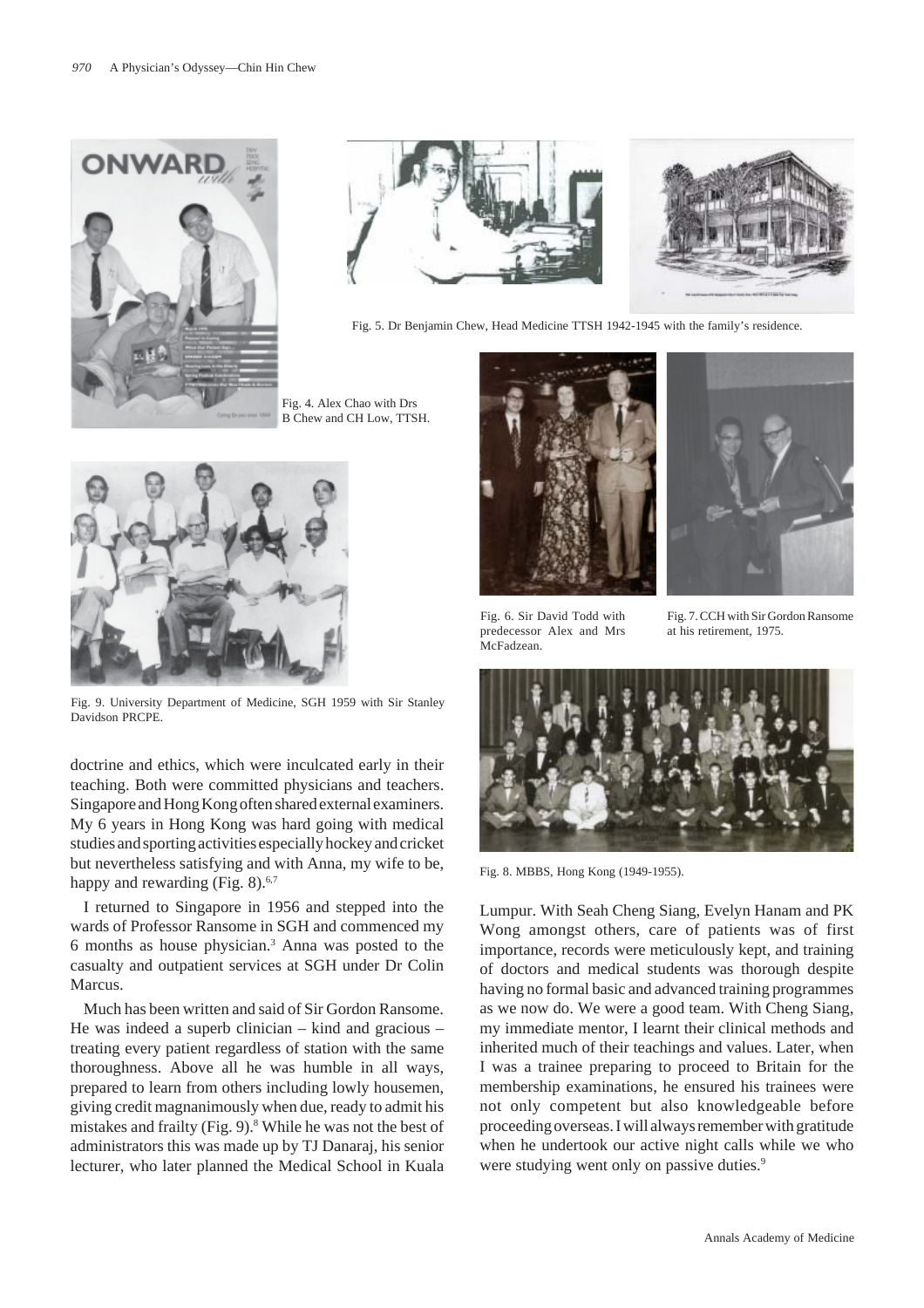Having completed the statutory year of housemenship, I returned to TTSH in 1957. I was warmly received by the Medical Superintendent and Senior Physician, Clarence Smith. The senior doctors introduced to me were most cordial and warm, especially Yeoh Seang Aun, my supervisor. Seang Aun was to play a special role in influencing my career, as he knew of my special interest in medicine and medical education. He had always been supportive of my plans.

With the support of Cheng Siang, Seang Aun and Gordon Ransome, I proceeded to Edinburgh in late 1959 arriving in the cold winter for the Internal Medicine course at the Royal Infirmary. This was followed in 1960 for the Chest diploma in Cardiff and again in Edinburgh for the Clinical Medicine course.

Professors Sir John Crofton, Sir Derrick Dunlop and their colleagues were our teachers and examiners in Edinburgh. They were friendly, committed to their work and somehow had a special affinity for Singapore postgraduates. Life was austere but the sincerity and friendliness of the Scots made our stay in Edinburgh most pleasant. Many became our lifelong friends contributing much to our postgraduate education training and research.

There were a number of postgrads from Singapore, Malaya and Hong Kong, often gathering weekly in one another's homes for study, revision and discussion; later with our wives for fellowship and supper – truly in the Hippocratic tradition of supporting fellow brethren doctors in friendship and camaraderie. Among this group were BY Tan and PK Wong from Singapore, BK Khoo of Malaya, and CH Ip of Hong Kong.

### **Practice of Medicine in the Civil Service: TTSH and Ministry of Health (MOH)**

In January 1961, Anna and I left Edinburgh over land and sea through the Suez Canal after examinations and studies in Scotland and Wales for Singapore. I found myself again under Seang Aun, now the senior Head of Medicine, TTSH. Anna was made medical officer in charge of the Kallang outpatient clinic at Mountbatten Road. My family and I moved into 15 Akyab Road (Fig. 10). This was our home for 31 years, moving out only after my formal retirement as a civil servant.<sup>3</sup>

TTSH had become a centre for treatment of TB although it had also patients with lung cancers, chronic bronchitis and emphysema (many addicted to opium). TB was a formidable problem with over 5000 new cases annually. Although we had potent chemotherapy of streptomycin, PAS and isoniazid, collapse therapy was still practised. Drug resistance and relapses were common.

With the sympathetic encouragement of our medical superintendent, HF Jackson and other physicians, it became

a matter of time before we saw medical students in the wards. By 1963, we had converted a ward for acute general medicine, followed shortly by another two. I was appointed consultant and had Sitoe Kum Fatt and Chia Boon Lock managing these wards. Boon Lock is today an eminent Emeritus Professor and doyen cardiologist, still teaching and learning, a true example of a lifelong educationist and academician. Amongst our first house physicians was Chen Ai Ju, later my successor in MOH and Director of Medical Services. Others joining our medical units were J Abdullah, Loong Si Chin, Boey Mee Leng, Aileen Wee, and later Susan Quek, Ann Chan, Tan Kim Ping, Chee Yam Cheng and many more as established posts progressively increased.

In 1964, the medical units were reorganised by the recently appointed medical superintendent, Andrew Chew. Hence, Medical Unit IV was formed with me as Foundation Head assisted by SK Lee. With subsequent promotions and transfers, YY Ong became my Senior Registrar in 1973 and Consultant in 1977 (Fig. 11). He, Tan Tiong Har and later Teo Seng Kee played a tremendous role in teaching, training and research and we were a good team. Yong Yau



Fig. 10. TTSH Doctors' Residence at Akyab Road with teaching wards behind.



Fig. 11. Department of Medicine IV with IWB Grant of Edinburgh.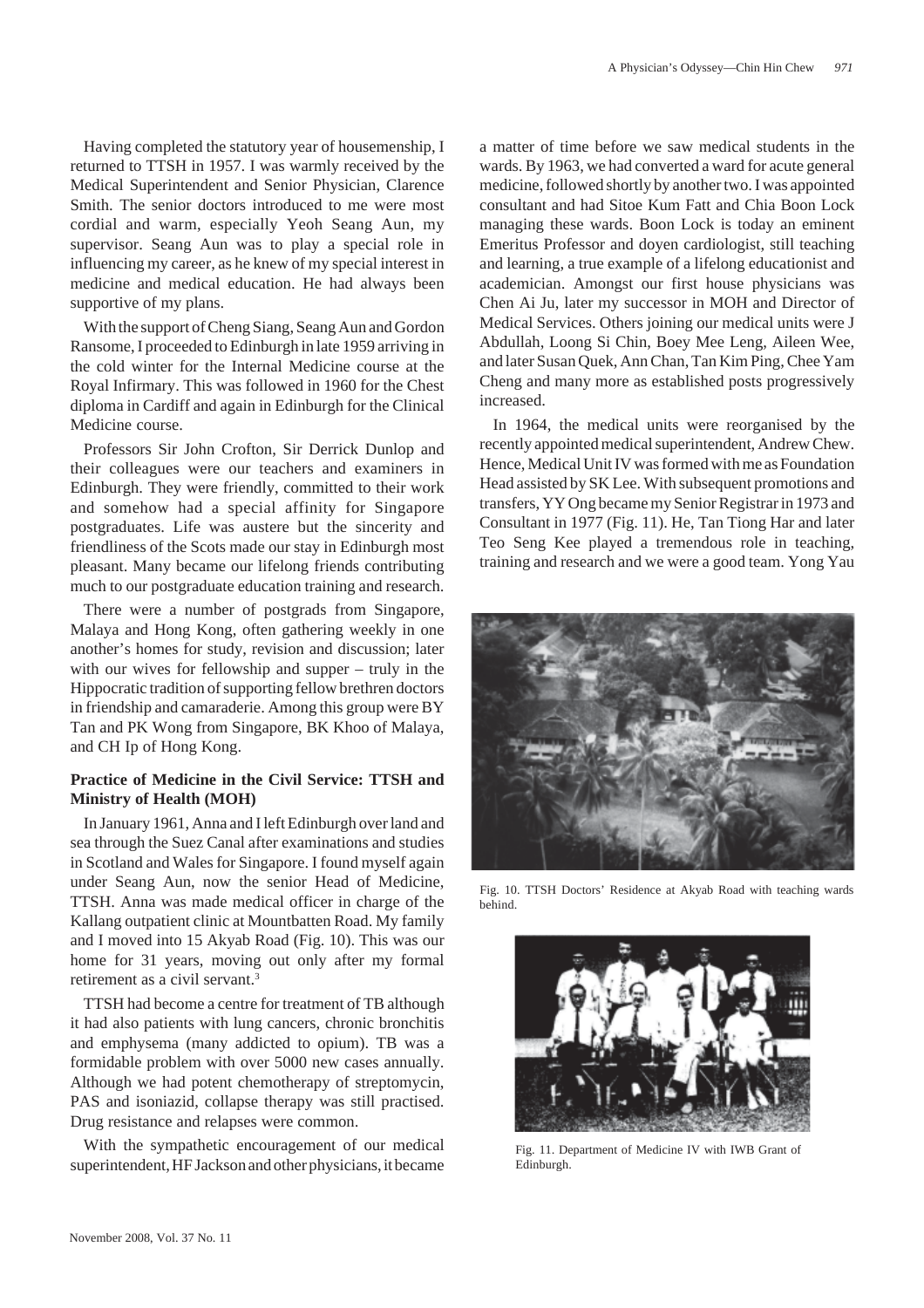

Fig. 12. Conferment of Hon. FAMS on Sir John Crofton, 1978.

was to cover my duties frequently in the late 70s following administrative changes in the MOH and TTSH when I was officiating and later designated Medical Director in 1979. With this change, PH Feng succeeded me as Head and his position was taken over by Yong Yau who became Seah Cheng Siang's deputy at SGH. Further changes were to take place in MOH and in 1981, I was appointed at short notice Deputy Director of Medical Services (DDMS) overseeing hospital services and in my place came Moses Tay and shortly after Ng Kwok Choy. My association with the hospital remained close not only because of our residence within the grounds but my continued involvement in research through the Ministry's TB Research committee, Anna's work at the control unit, seeing to my patients and attending ward rounds and conferences when permitted. I was much heartened to be conferred the title of Emeritus Consultant in 1998<sup>3</sup>

A main preoccupation at the Ministry was the future planning and development not only of TTSH but also plans for other hospitals and specialist centres. These have now materialised with National University Hospital (NUH), the new Woodbridge, Changi General and KK Womens' and Children's Hospital (KKWCH) and the centres we see today at Outram and TTSH campuses. A corresponding preoccupation at the Ministry was manpower planning including selection and postings of trainees and specialists. Chee Yam Cheng was of immense help as Director of Manpower. I had recruited him when he was president of the doctors' union (SMDPOA) and brought him over to the right side of MOH's establishment. He continues to be ever faithful, continues to be a physician at TTSH and succeeded me in the MRCP Policy Committee of the UK Colleges.

Some memorable events at MOH included leading the Singapore delegation to WHO World Health Assembly meetings in Geneva and Regional meetings in Manila in the 80s.

In 1994 (post retirement), it was most gratifying to be asked by the Minister for Health to chair the newly



Fig. 13. MOH TB Research Committee with Wallace Fox.

established National Medical Ethics Committee. Some of the Committee's early recommendation led to the passage of the Advance Medical Directive Act<sup>4</sup> in 1996 and the formal teaching and establishing a chair of Medical Ethics in our Medical School.

#### **Progress in TB Control and Research**

Control measures against TB had greatly improved. Statistical and epidemiological data were now better appreciated with the establishment of the TB Control Unit, chemotherapy regimens strengthened and more efficiently delivered following successful drug trials in the 50s by the British Medical Research Council (BMRC) with streptomycin, PAS and isoniazid (INH). This work was extended by a group of our friends in Edinburgh led by John Crofton (Fig. 12). Similar treatment policies and methods were adopted at TTSH.<sup>10</sup> Sir John whom I had the pleasure of knowing as teacher, examiner and friend also became a lifelong friend of the hospital and the Academy, visiting Singapore as President of RCPE in 1976 and made an Honorary Fellow in 1978.

Further improvements in delivery of acceptable regimes under routine treatment conditions were necessary. This led to the formation of the TTSH TB Research committee with Yeoh Seang Aun as Chairman. Other members included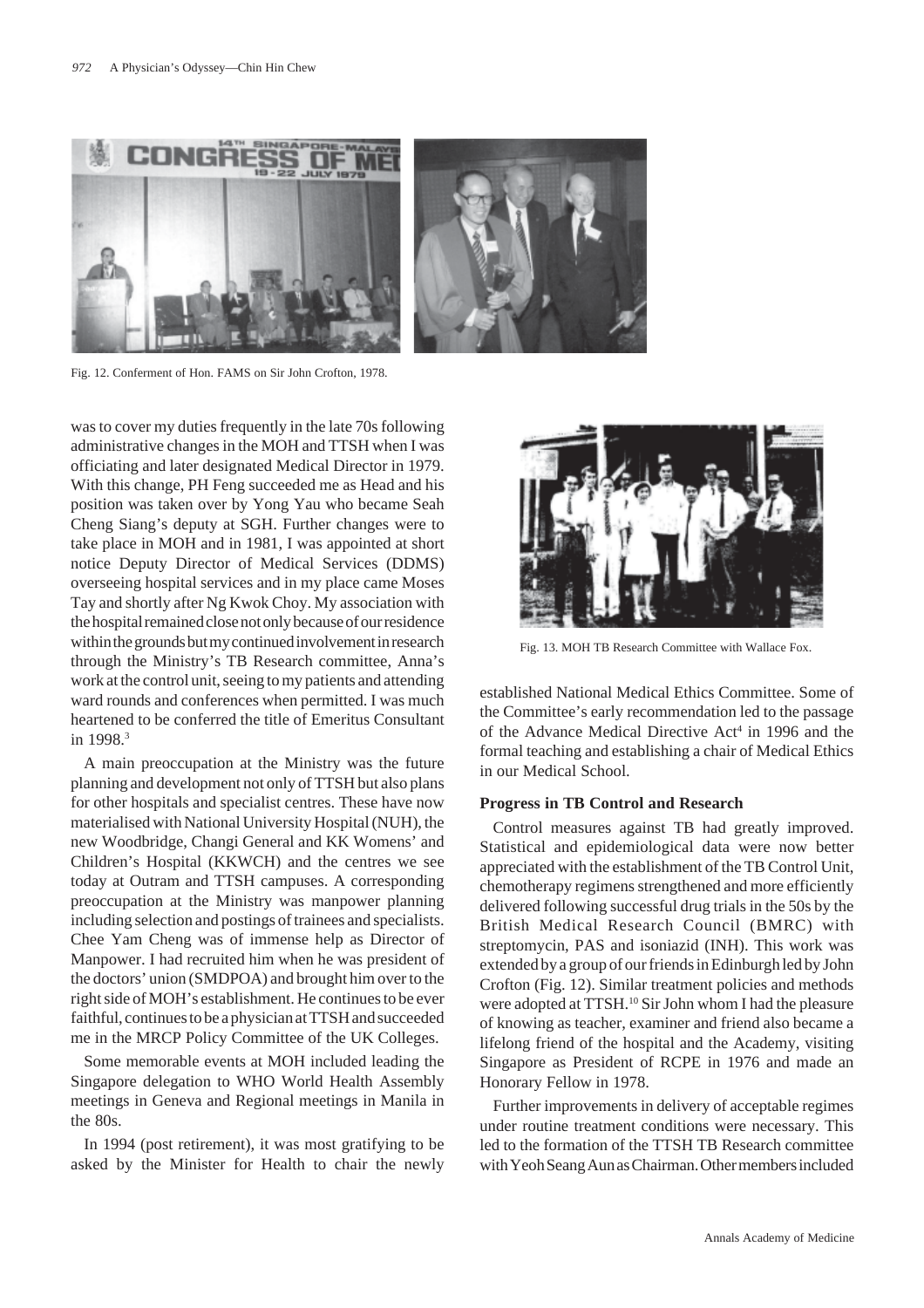





Fig. 14. World Chest Conference in Singapore, 1986. Fig. 15. President Wee Kim Wee, Patron of Academy of Medicine, Singapore and SATA.

Wong Hin Sun, James Supramaniam, William Chan, S Devi and myself. This was elevated in 1966 to a Ministry of Health committee when we commenced joint studies and trials with the BMRC led by Wallace Fox (Fig. 13). Other returning chest specialists from the UK and Australasia soon joined us. They were Poh Soo Chuan, Ng Yook Khim, Ng Kwok Choy, SK Lee, Ong Yong Yau, Tan Tiong Har, Teo Seng Kee and others with David Macfadyen as a WHO representative.

In early 70s, our collaborative studies with BMRC showed that fully supervised treatment with streptomycin and isoniazid given twice a week was highly effective and more acceptable than the daily regimen. The mid-70s saw the advent of rifampicin and our several studies showed the tremendous value of *full supervision* and intermittent therapy. Indeed these studies paved the way for short course regimens of 6 months. They also offered operational advantages: a decrease in utilisation of treatment services with shorter duration and substantial economic savings.<sup>11</sup>

As Chairman of this research committee and DDMS in charge of hospitals, I had the privilege to preside over the 1986 World Conference of Tuberculosis and Respiratory Diseases held in Singapore. The guest of honour was Dr Wee Kim Wee, President of Singapore (Figs. 14 and 15). Our committee presented several landmark papers on short course regimens under full supervision with excellent results at this and other conferences. These are relevant even today and WHO has now termed the programme as DOT (Directly Observed Treatment) for treatment of TB patients. These studies were also published widely in the *Lancet*, *British Medical Journal*, *Tubercle* and *American Review of Respiratory Diseases*. 12

With the rapid decline of TB and with the disciplines of chest and internal medicine and diagnostic radiology well established, the stage was set in the late 60s for the transformation of TTSH into a general hospital. By the 70s, it became the second largest general hospital. In the 80s, with increasing specialisation, it also had numerous specialist departments and centres, noted for its strength in many disciplines. Infectious Diseases and the Communicable Disease Centre became part of the TTSH family.3

# **Medical Organisations, Associations and Academic Institutions**

Sir William Osler, the father of modern Medicine, was an organisational and educational man. He understood that organisations impart a sense of belonging, promote fellowship and hoped counter self-centredness and contentiousness. He advised his medical brethren to be involved actively in organisations. While in Oxford, he had founded the Association of Physicians of Great Britain and Ireland. He had also been an active fellow of the Royal College of Physicians, London. In our context and in our time, these are our national medical organisations like our Academy and its Colleges, Singapore Medical Council (SMC), Singapore Medical Association and our Specialist Societies.

In Singapore, formal postgraduate education became more organised only with the founding of the Academy of Medicine in 1957 and the Committee of Postgraduate Medical Studies in 1961, formed as a result of Academy's carefully prepared memorandum sent to the Ministry of Health and the University. The pace of sending our doctors abroad for specialist training had been painfully slow by the colonial government. The Academy's principal objectives were to advance the art and science of medicine, to maintain and promote the highest standards of professional practice and a high code of ethical conduct. With such a mission and knowing of my keen interest in medical education, it was only natural for Seang Aun, my chief in 1963, to invite me for membership. I was elected to council a few years later and Master in 1973 and have been closely associated with this body and its developments  $(Fig. 16).<sup>1</sup>$ 

Patterned on the Royal Colleges in Britain and the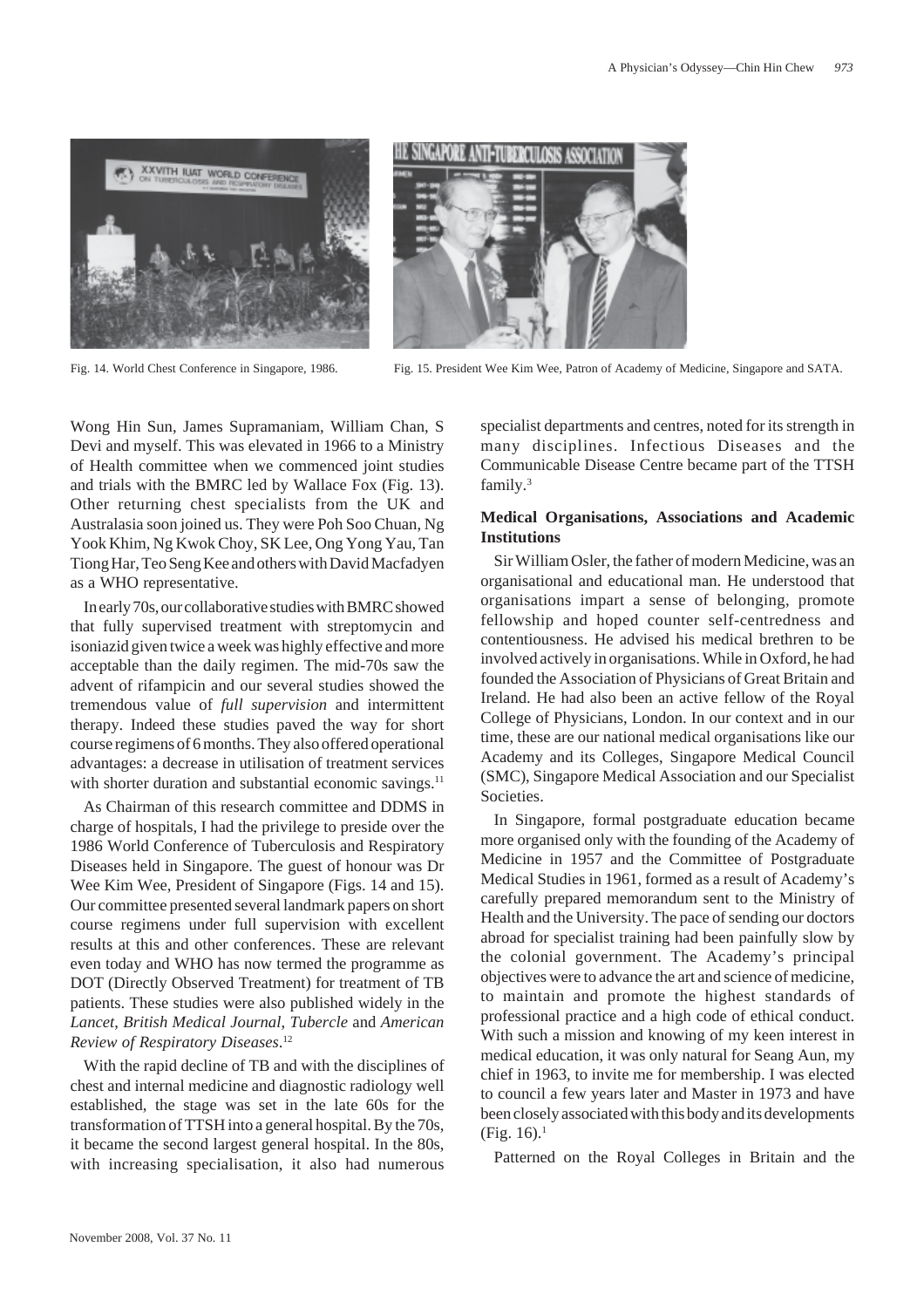





Fig. 18. The Governing Board School of Postgraduate Medical Studies (DGMS).

Table 1. Postgraduate Institutions in 50s and 60s

| 1957     | Academy of Medicine                                         |
|----------|-------------------------------------------------------------|
| 1961     | Committee of Postgraduate Medical Studies                   |
| 1970     | School of Postgraduate Medical Studies, M Med qualification |
| Pre-1959 | Singapore, a Crown Colony                                   |
| 1959     | Singapore, self-governing State                             |
| 1963     | Singapore in independent Malaysia                           |
| 1965     | Singapore an independent Republic                           |

Commonwealth but unlike these Colleges, which are responsible for individual disciplines, the Academy embraces all specialties. This was also the period when Singapore became more politically independent (Table 1). In the early years, regular courses were organised for candidates preparing for examinations of the Royal Colleges. The Academy had always felt that Singapore should have its own professional qualifications of internationally recognised standards (Fig. 17). Many memoranda on this matter and on specialist training, certification and registration had been sent to the Ministry and the University but progress was slow. On October 8, 1967 Deputy Prime Minister Toh Chin Chye delivered a speech when he censured the Medical Faculty for not



Fig. 17. Some Past Masters at the Academy in College of Medicine Building in the 80s.

making progress in this area. The response by the Academy was immediate when Council saw the report in the Straits Times. A letter was sent to him indicating that the Academy existed for the advancement of medical specialisation and establishment of higher professional qualifications and requested for a meeting. He promptly agreed and we met over morning coffee at the City Hall on 4 November. Dr Toh suggested that a committee be formed under the chairmanship of the Master with representatives from the Faculty and the Singapore Medical Association and that the recommendations be sent to the Ministry of Health and University. Soon after, Dr Toh was appointed Vice Chancellor and accepted the recommendations of the committee. The recommendations were "that higher qualifications in various clinical specialties be awarded by the University and the School of Postgraduate Medical Studies be reconstituted to enable the Academy to participate as equal partners in the training programmes and examinations". A new statute for the School also provided for it to function under an independent Board. Thus, this meeting on 4 November was not only historically significant in regard to our new degrees of Master of Medicine established in 1970 but allowing the Academy to participate as equal partners on the Board of which I had been closely associated almost since the beginning, initially as a Board member, then Deputy Director and now Honorary Advisor $1,8$ 

From the outset, we stressed that standards obtained must be stringent and examinations be of the order no less than that required for corresponding qualifications of Britain and Australasia. The Board also laid stress on high standards of training before candidates could sit. This was ensured by a selection committee and this principle of trainee selection continues to this day (Fig 18).

I had earlier stated that to establish these objectives, it was vitally important to cultivate close friendships and links with these Colleges if we were to have international recognition of our examinations. From its inception, external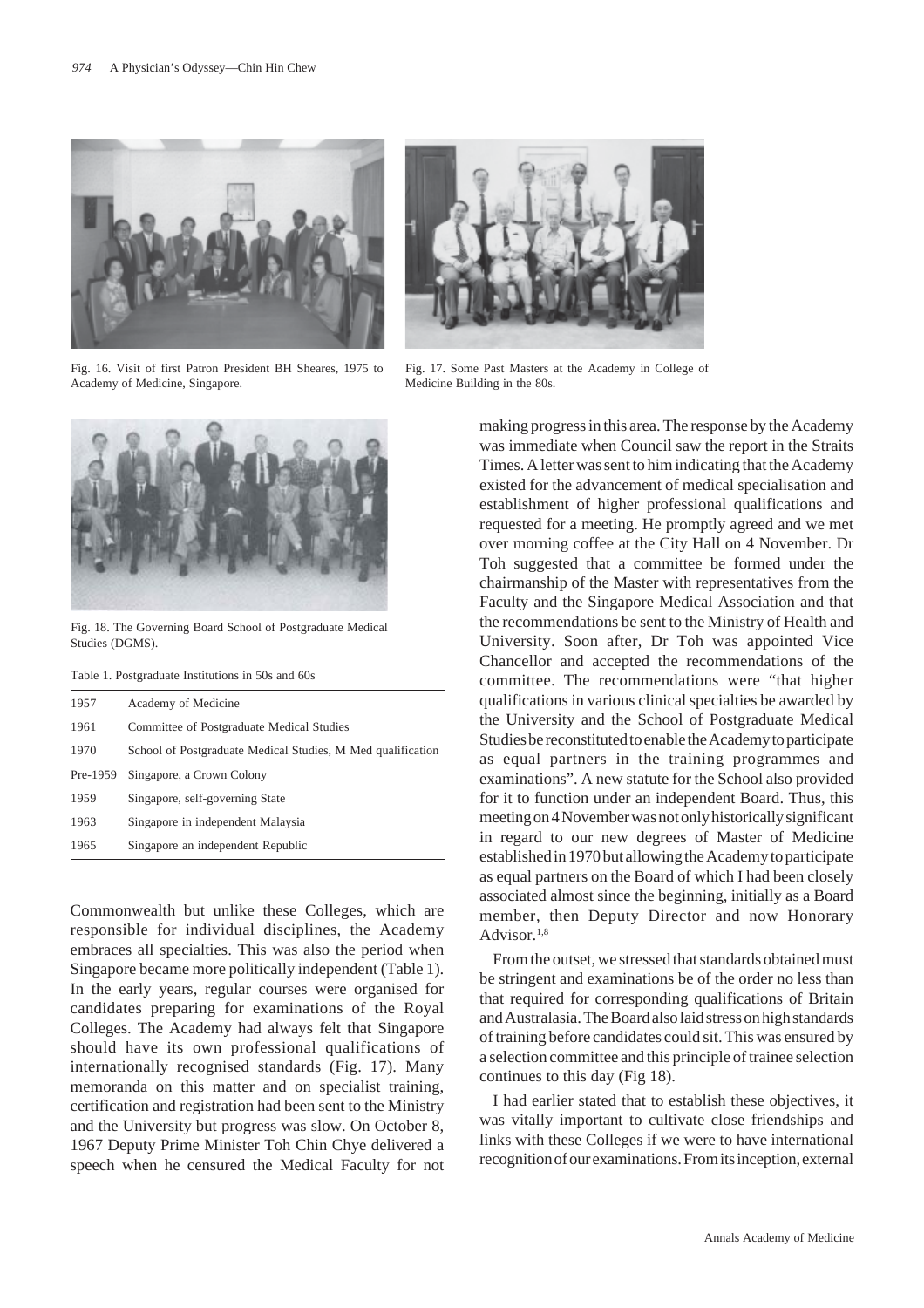



Fig. 19a. (FRCS) MRCS Edin/M Med Surg, 1986.<br>Fig. 19b. Edinburgh meeting of Presidents in 1994 leading to MRCP (UK)/M Med Int Med and Paediatrics.





Fig. 21. SAB 2001-2004.



Fig. 22. SAB 2004-2007.

Fig. 20. CCH with David London, Registrar and Lord Turnberg PRCP, Hon FAMS at the London College.

examiners were appointed from the Royal Colleges in Australasia and Britain for our Master of Medicine (MMed) examinations. Some even sent their Presidents. They have regularly attested to the high standard of these examinations. Recognition and reciprocities were accorded early. By 1986, the Royal College of Surgeons of Edinburgh, the Academy and the Postgraduate School had joint examinations in MMed Surgery with FRCS (Edin) (Fig. 19).

In June 1994, the President Royal College of Physicians of Edinburgh, Dr Anthony Toft, invited his fellow UK Presidents and Presidents of some overseas colleges and academies to Edinburgh to discuss specialist standards including reciprocity and joint examinations. I was privileged to represent the Academy and the School. This with another personal meeting with the Presidents of the London and Hong Kong Colleges [Lord Turnberg (Fig. 20) and Sir David Todd] led to the first joint MMed/MRCP examinations for adult and paediatric medicine in 1995. In recent years, the Royal College of Paediatrics and Child Health continued the same arrangements with regard to paediatric medicine.8,13,14

### **Specialist Standards, Certification and Registration**

With the progress of specialisation, it was recognised that our local MMed and its equivalent qualifications did not denote the completion but the beginning of advanced specialist training of a further 3 to 4 years. In 1975, a standing committee on specialist certification was formed which led to the institution of the Academy's Roll of Specialists. The committee and its specialist boards also laid criteria for basic and advanced training in accredited units of our hospitals. It was further recognised the need to conduct formal exit assessment by teams of both local and external assessors. In this regard, the FAMS has since 1987 been the registrable qualification by the SMC for successful completion of specialist training.

With fast moving developments in the 90s, the Medical Registration Act was revised in 1997, providing for the establishment of the Specialist Accreditation Board (SAB) assisted by the Joint Committee of Specialist Training (JCST) and Specialist Training Committees (STCs). The Chairman is the Director of Medical Services with the Master, Director, DGMS and the President of Medical Council as ex-officio members (Figs. 21 and 22). This inclusive tripartite representation comprising the Ministry, the Academy and the Medical School has been the hallmark of our specialist boards, training and examination committees: so important in our relatively small community